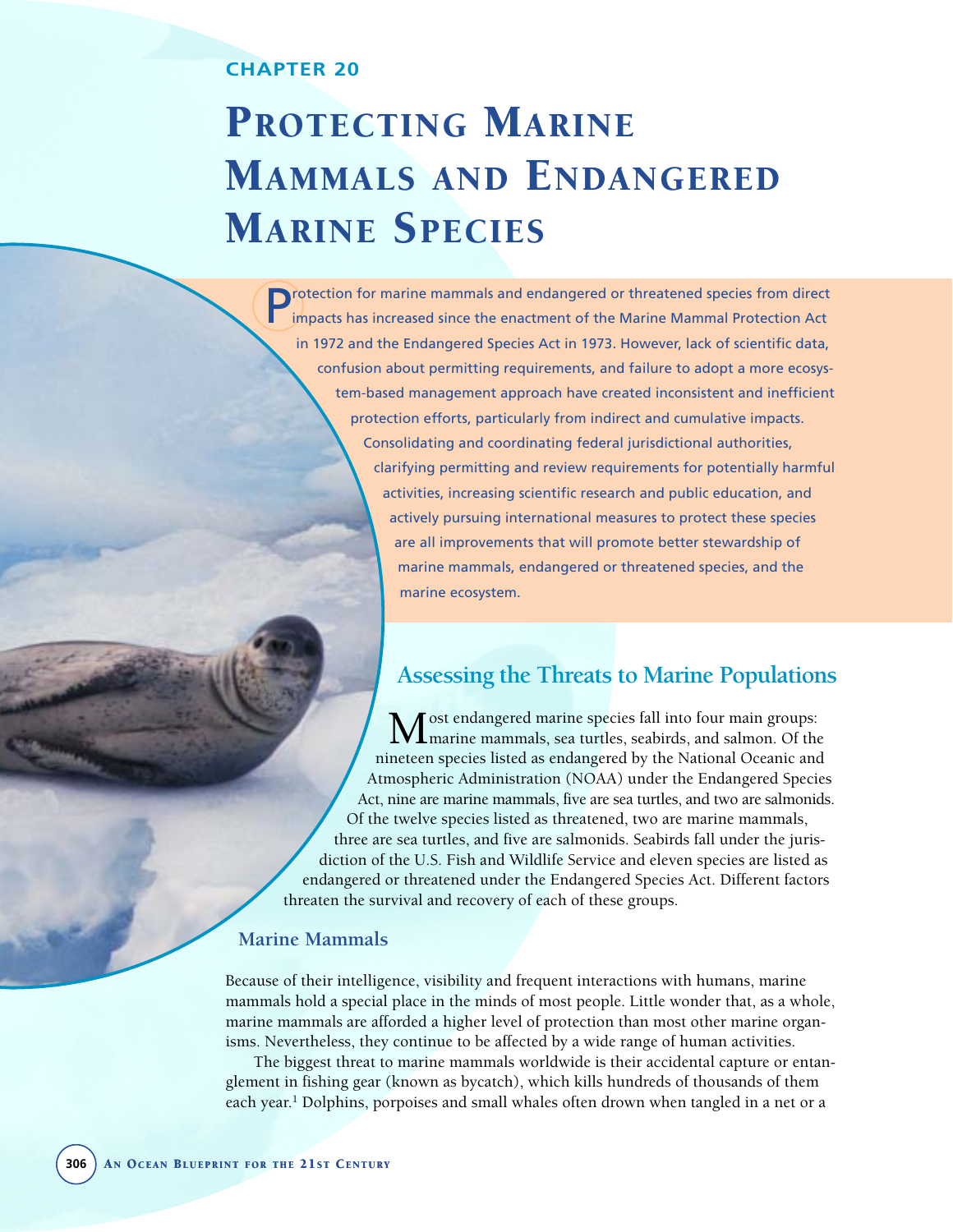fishing line because they are not able to surface for air. Even large whales can become entangled, towing nets or other gear for long distances leading to injury, exhaustion, or death. Entanglement in fishing gear is a significant cause of mortality for one of the most endangered marine mammals, the North Atlantic right whale. (The issues of discarded gear and bycatch are also discussed in Chapters 18 and 19.)

Historically, commercial harvesting contributed to major declines in the populations of marine mammals but only a few nations still allow hunting for purposes other than subsistence. Nevertheless, hundreds of thousands of seals, whales, and other marine mammals are killed by hunters each year, while subsistence catches account for thousands more deaths.

Just as pedestrians are vulnerable to traffic in the streets, marine mammals are vulnerable to ship traffic at sea, particularly in areas crowded with commercial and recreational vessels. Several hundred animals are wounded or killed by such interactions every year. Ship strikes are a leading cause of mortality for endangered North Atlantic right whales in busy East Coast corridors, $2$  while manatees, another endangered species, are frequently struck by boats in shallow Florida waters.

Other possible causes of marine mammal mortality include the introduction of new diseases, ecosystem changes such as algal blooms, and indirect effects of climate change. These factors may cause several thousand additional deaths each year.

Although pollution rarely kills marine creatures directly, it can impair their health, harm their reproductive potential, and eventually lead to their death. Chemicals in fertilizers, pesticides, pharmaceuticals, and other materials can accumulate in the tissues of these animals, especially those with long life spans. As discussed in Chapter 18, ingestion of marine debris and entanglement in plastic trash can be significant additional sources of mortality.

Marine mammal populations may also be disturbed by noise from shipping, oil and gas exploration, ocean drilling, naval operations, oceanographic and geophysical research, and similar activities. In the last ten years, considerable publicity has surrounded the deaths of marine mammals in close proximity to naval operations and geophysical research vessels. Unfortunately, very little is known about marine mammal physiology, including baseline data on hearing, making it difficult to assess the potential biophysical impacts of noise on marine animals.

Another factor that is common to declines in many endangered species is the destruction or degradation of their natural habitat. Thus, the successful recovery of a species depends to a large degree on protection or restoration of its habitat.

## **Endangered Species**

#### *Sea Turtles*

Sea turtles are integral components of the ocean environment and have been shown to have beneficial impacts on coral reefs, seagrass meadows, and coastal dune ecosystems. Sea turtles are particularly vulnerable to human impacts due to their long life spans, delayed onset of reproductive maturity, and other aspects of their life history. All sea turtle species found in U.S. waters are listed as threatened or endangered under the Endangered Species Act.

Sea turtles are threatened both on land and at sea. Nesting beaches and nearshore foraging habitat can be damaged or lost by beach armoring, coastal development, and vehicular access to nesting sites. Beach nourishment projects can enhance nesting beaches if conducted outside of nesting and hatching season, but can be harmful if improperly planned. Human predation on turtles and turtle nests, although no longer common in the United States, is a large source of mortality internationally and in some U.S. territories.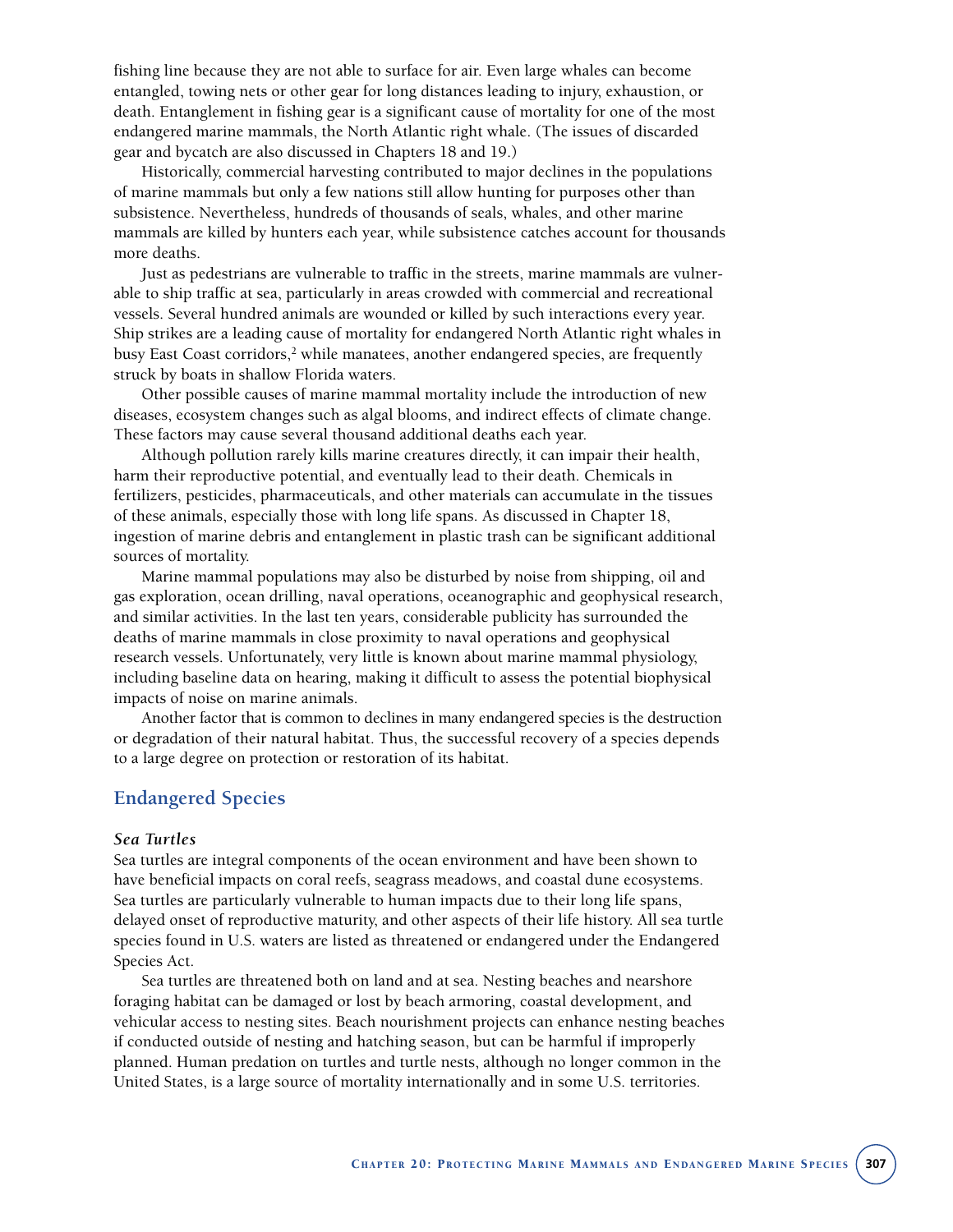Overall, the largest source of mortality to sea turtles is bycatch during normal fishing operations.3,4 Most of the turtles harmed in this way are juveniles or sub-adults that are critical to the stability and recovery of marine turtle populations.5 Tens of thousands of leatherback and loggerhead turtles are captured by Pacific longline fishermen, with thousands subsequently dying. This is thought to be a major contributing factor in the twenty year decline of leatherback and loggerhead nests in the Pacific, by 95 percent and over 80 percent respectively.6 Given that the United States accounts for less than 2 percent of world longline effort, reversing this trend will require international action.<sup>7</sup>

Gear modifications, such as turtle excluder devices, used in the shrimp trawl fishery since the late 1980s, have saved tens of thousands of sea turtles in U.S. waters and other areas where the gear is required, such as Australia. Nevertheless, sea turtle bycatch in global shrimp fleets remains very high. Other gear types, notably gillnets, dredges, and other trawl nets, also cause significant turtle mortality. Mortality from bycatch threatens the ability of sea turtles to recover, and may threaten the long-term survival of particular populations, such as Pacific loggerhead and leatherback turtles and Atlantic olive ridleys.

Similar to marine mammals, other threats to sea turtles include pollution, disease, loss of foraging areas in sensitive habitat, marine debris, and disturbance along ocean migration routes.

#### *Salmonids*

Over the past several decades, populations of wild salmon and steelhead throughout the West Coast have declined to dangerously low levels.<sup>8</sup> There is no single factor responsible for this decline, and it is even difficult to quantify the relative contributions of different factors. Salmon population declines are the result of numerous forces, such as habitat loss due to development, resource extraction, dam construction and other land uses, and commercial and recreational harvest. Human activities that diminish salmon populations also cause them to be more susceptible to natural environmental fluctuations, such as poor ocean conditions and drought.



Sea birds, like this American Oystercatcher, are threatened both at sea and on land. Their coastal nesting areas are frequently disturbed by human activities, but mortality due to fishing bycatch is the greatest threat to their survival.

#### *Seabirds*

Although many species of birds spend time on or near the ocean for at least part of their life cycle, seabirds are those that spend the majority of their life at sea, coming on land only to reproduce. Albatrosses and petrels are among the most well known seabirds, but murres, murrelets, auklets, kittiwakes, sea ducks and others also depend on the oceans. Disturbance of nesting habitats, non-native pests, marine debris, pollution, contaminants, and overfishing of prey species all threaten seabirds. However, because of the amount of time these birds spend at sea, mortality due to fishing operations is thought to be the greatest threat to the recovery of imperiled populations of seabirds.<sup>9</sup> The discussion on bycatch in Chapter 19 includes recommendations designed to minimize harm to seabirds and other threatened populations. Additional recommendations that will contribute to seabird protection can be found in Chapter 9 (on

coastal management), Chapter 11 (on habitat conservation), Chapters 14 and 16 (on coastal and vessel pollution), and Chapter 18 (on marine debris).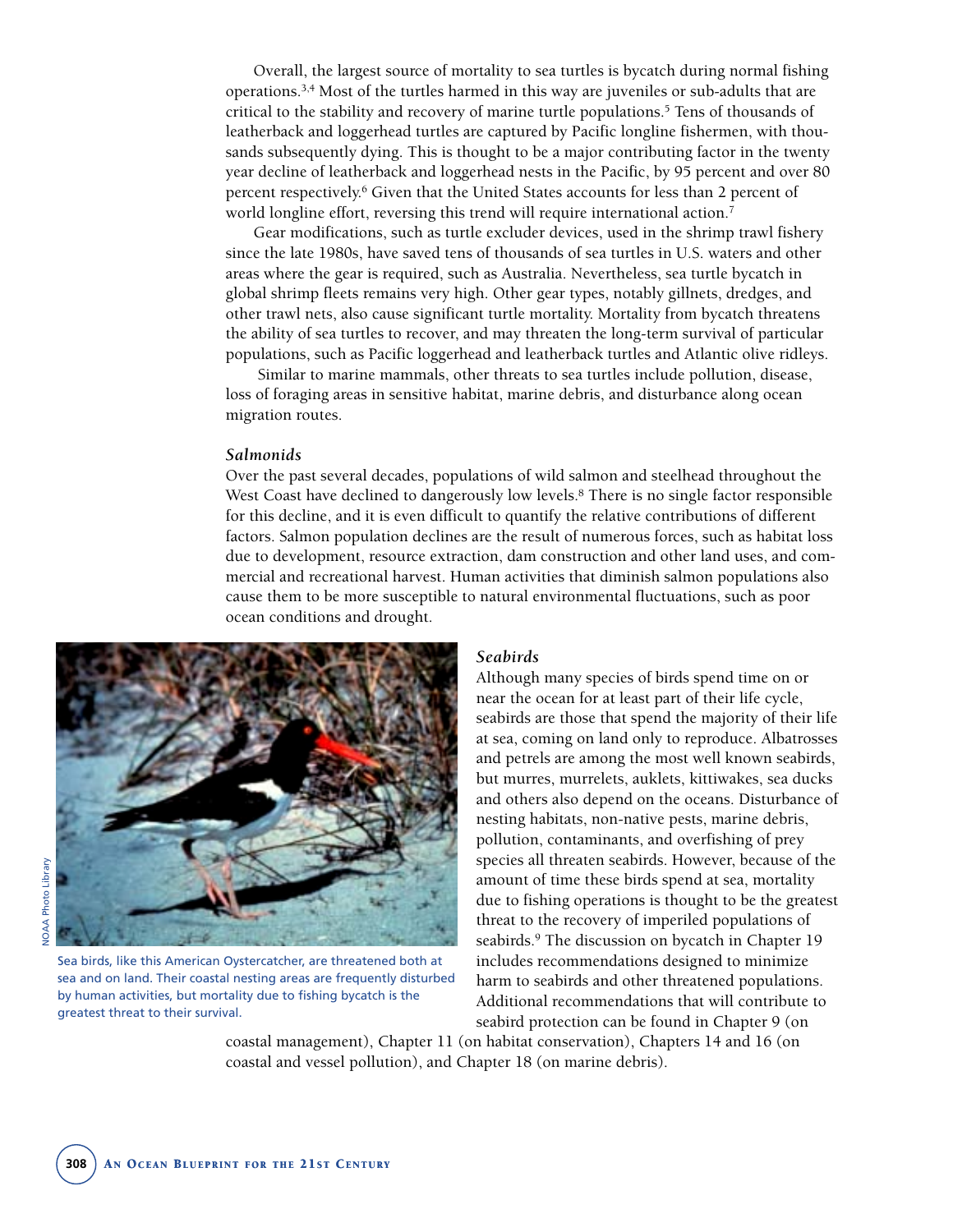# **Reviewing Authorities and Responsibilities**

The early 1970s witnessed the passage of several landmark environmental laws in the United States. Many of these statutes affected marine mammals and other protected species indirectly, but two were focused specifically on the conservation and protection of these animals.

## **The Marine Mammal Protection Act**

The 1972 Marine Mammal Protection Act (MMPA) was passed by Congress in response to public concerns about the incidental deaths of hundreds of thousands of dolphins each year associated with tuna fisheries, the hunting of seals for fur, and the continuing commercial harvest of whales despite controls by the International Whaling Commission. The MMPA, with limited exceptions, prohibits the hunting, killing, or harassment of marine mammals.

The MMPA divides federal jurisdiction over marine mammals between two agencies. The National Oceanic and Atmospheric Administration's (NOAA's) National Marine Fisheries Service (NMFS) manages the vast majority of marine mammals, including whales, dolphins, porpoises, seals, and sea lions. The U.S. Department of the Interior's (DOI's) U.S. Fish and Wildlife Service (USFWS) manages five species: polar bears, walrus, sea otters, manatees, and dugongs.

The MMPA also established the independent Marine Mammal Commission (MMC). The MMC is charged with reviewing and making recommendations on domestic and international actions and policies of all federal agencies with respect to marine mammal protection and conservation. It also manages and funds a research program to support management activities. Although the Commission's independence has been essential to its functioning, establishment of the National Ocean Council will provide it with a venue to coordinate with other federal agencies involved in marine mammal research and management. According to the MMC, most marine mammal stocks in U.S. waters, and many others around the world, are in better condition now than before passage of the MMPA.<sup>10</sup>

## **The Endangered Species Act**

In 1973, the Endangered Species Act (ESA) was enacted to conserve endangered and threatened species and the ecosystems upon which they depend. The new law vastly strengthened earlier measures directed at the same problem. The public was broadly supportive of the Act due to the well-publicized declines of well-known species such as the bald eagle. A 1999 public opinion survey indicated that public support for the protection of biodiversity continues.<sup>11</sup>

Under the ESA, the federal government is responsible for listing species as endangered or threatened based on population size and trends. This responsibility is divided between the USFWS, primarily responsible for terrestrial organisms, and NOAA, primarily responsible for marine and anadromous species. The law includes powerful prohibitions against any action that harms a listed animal. The law, with limited exceptions, prohibits federal agencies from authorizing, funding, or carrying out any action that would jeopardize a member of a listed species or destroy its critical habitat and requires them to undertake conservation programs. To promote state action, matching federal funds were authorized for states willing to enter into approved cooperative agreements.

Currently, there are 1,509 species listed as endangered and 345 listed as threatened by USFWS while, as noted above, NOAA has listed 19 species as endangered and 12 as threatened. It is impossible to precisely quantify the overall biological impact of the ESA. However, a 1995 National Research Council (NRC) report concluded that the ESA has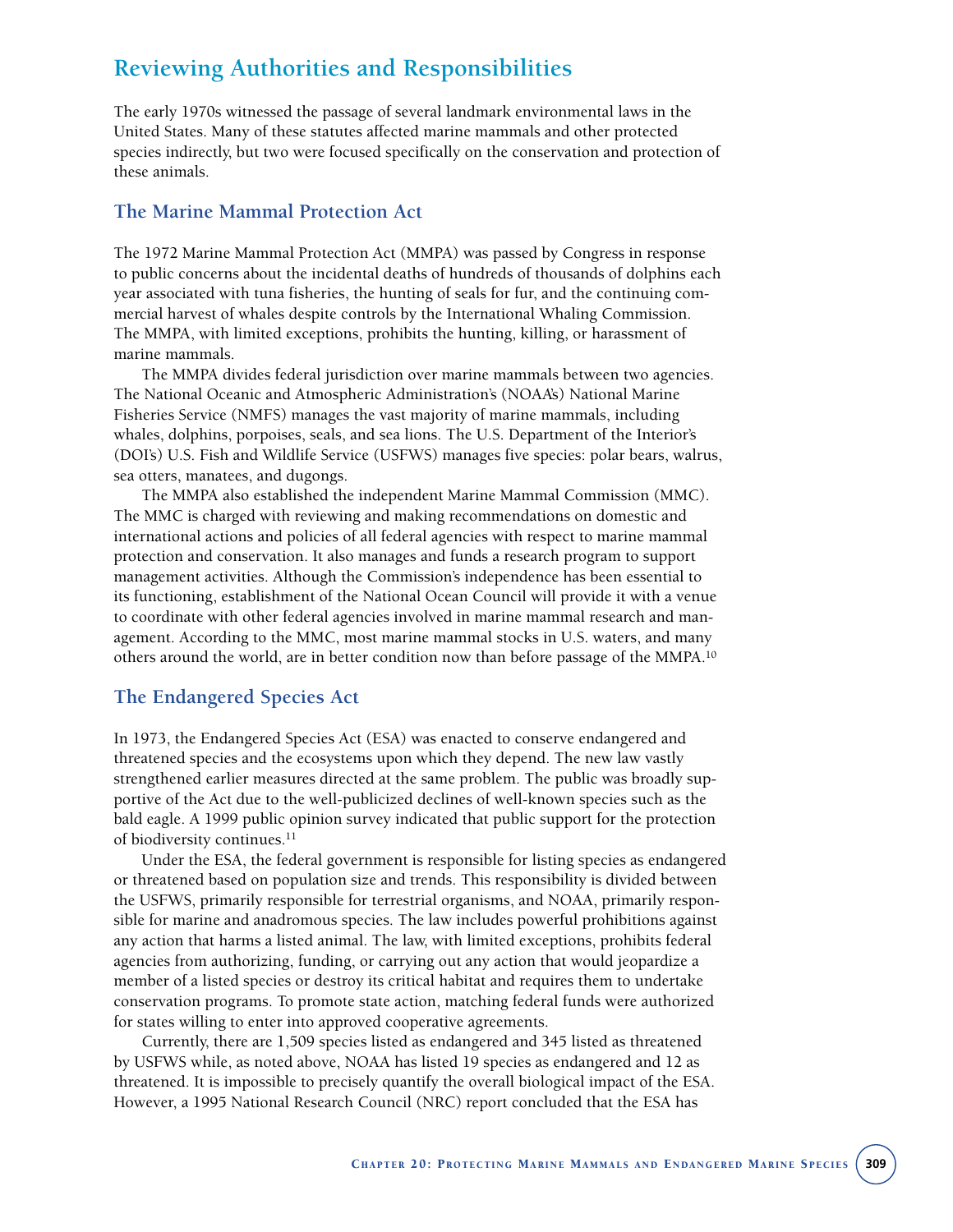successfully prevented species from becoming extinct.12 The rigorous provisions of the ESA work as a safety net to help species survive once they have declined to the level that listing is warranted. Because of this, the NRC did not recommend wholesale changes to ESA implementation. It did, however, point out that the ESA has been less effective in preventing species from declining to levels that require listing in the first place.

The NRC also observed that, although one purpose of the ESA is to conserve ecosystems, the Act itself includes little specific guidance in this area. To fix this, the NRC recommended a focus on broader rehabilitation of ecosystem functions, as part of a move toward ecosystem-based management. Maintaining healthy, functioning ecosystems can help prevent species from becoming threatened or endangered and avoid some of the economic disruption that results when drastic measures must be taken to protect an endangered species. The NRC report also concluded that the federal focus of the ESA should be broadened to include other layers of government and nongovernmental interests as well. Because humans are part of the ecosystem, comprehensive management plans will need to balance species conservation and human uses.

#### **Recommendation 20–1**

Congress should amend the Marine Mammal Protection Act to require the Marine Mammal Commission to coordinate with all the relevant federal agencies through the National Ocean Council (NOC), while remaining independent. The NOC should determine whether there is a need for similar oversight bodies for other marine animals whose populations are at risk, such as sea turtles.

# **Identifying and Overcoming Gaps in Protection**

Several changes are needed in federal law to enhance marine mammal and endangered species protection. The split of management jurisdiction between two federal agencies, confusion over the requirements of permit applications and approvals, and the lack of clarity in the definition of legal terms are all issues that should be addressed.

## **Clarifying Jurisdiction and Authority**

As noted, the management of marine mammals and endangered species is currently divided between NOAA and USFWS. In the case of marine mammals, this split was intended to be temporary and makes little sense. In the case of endangered species, the split is more logical, but better coordination and clarity are still needed.

The original congressional committee reports that accompanied the MMPA in 1972 show that Congress did not intend marine mammal jurisdiction to be permanently divided between NOAA and USFWS.<sup>13,14</sup> Rather, House and Senate committees anticipated the creation of a new Department of Natural Resources that would combine NOAA and USFWS. The report stated that if the proposed new department did not become a reality, they would reexamine the question of jurisdiction and consider placing the entire marine mammal program within a single department. Nevertheless, the jurisdictional split remains today.

#### **Recommendation 20–2**

Congress should amend the Marine Mammal Protection Act to place the protection of all marine mammals within the jurisdiction of the National Oceanic and Atmospheric Administration.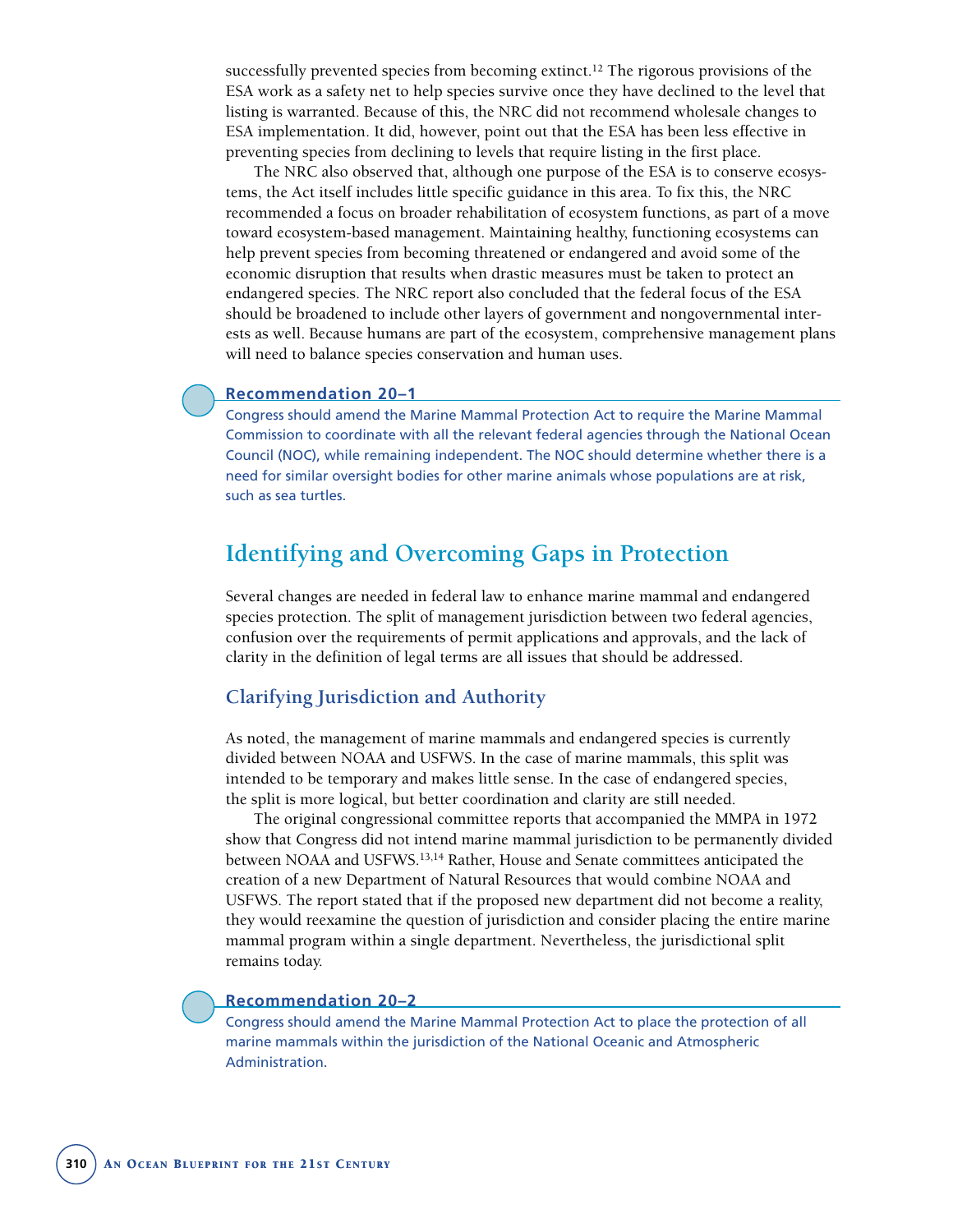The division of endangered species jurisdiction appears reasonable because of the expertise of each agency: NOAA has jurisdiction over marine and anadromous species and DOI has jurisdiction over terrestrial and freshwater species. But ecosystems do not recognize these distinctions. When some species of salmon were listed under the ESA in the 1980s and 1990s, most of the causes for their decline were land-based or freshwater in origin, requiring significant coordination between NOAA and USFWS, as well as other agencies. In addition, jurisdiction over listed sea turtles is split between NOAA and the USFWS according to location: NOAA has jurisdiction over sea turtles in the water and the USFWS has jurisdiction on land. Thus, addressing threats to sea turtles requires significant coordination. This coordination has not been entirely effective and improved oversight of the relationship between NOAA and USFWS is needed to clarify areas of responsibility and reduce conflicts.

#### **Recommendation 20–3**

The National Marine Fisheries Service and U.S. Fish and Wildlife Service, with guidance from the National Ocean Council, should significantly improve their coordination with respect to the implementation of the Endangered Species Act, particularly for anadromous species and sea turtles, and in circumstances where land-based activities have significant impacts on marine species.

## **Cooperation with States**

Section 6 of the ESA provides authority to the Secretaries of Commerce and the Interior to enter into cooperative agreements with any state that "establishes and maintains an adequate and active program" for the conservation of endangered and threatened species. Such joint programs are an effective way for the federal government to extend its limited resources and take advantage of state and local expertise and contacts. The states, working with the federal government, can better accomplish the purposes of the ESA than either could alone.

State natural resource agencies often have excellent knowledge about local species and their habitats, as well as local staff support and facilities. State residents may also be more familiar and more comfortable with state agencies than with federal ones. Cooperative programs may be particularly appropriate for protecting and rebuilding species such as sea turtles, that are affected by a range of human activities typically under the purview of states, such as coastal development and beach recreation. At the same time, the federal government can provide long-term monitoring, a broader ecosystem-based perspective, and potentially a more stable funding stream. It remains responsible for reviewing cooperative agreements regularly, to ensure that states are maintaining adequate protection for endangered species. However, despite its promise, the ESA Section 6 program has been chronically underfunded, limiting its effectiveness.

#### **Recommendation 20–4**

The U.S. Fish and Wildlife Service and National Oceanic and Atmospheric Administration should expand their cooperative agreements with states under Section 6 of the ESA, including enhanced research, management, monitoring, and public information.

## **Unclear Permitting and Review Standards**

A *take* is a term used in the MMPA and ESA to define an activity that results in the death, injury, or harassment of a marine mammal or member of an endangered species. After much litigation and scrutiny, the interpretation of this term under the ESA appears fairly clear to both managers and the public. This is not the case for the MMPA.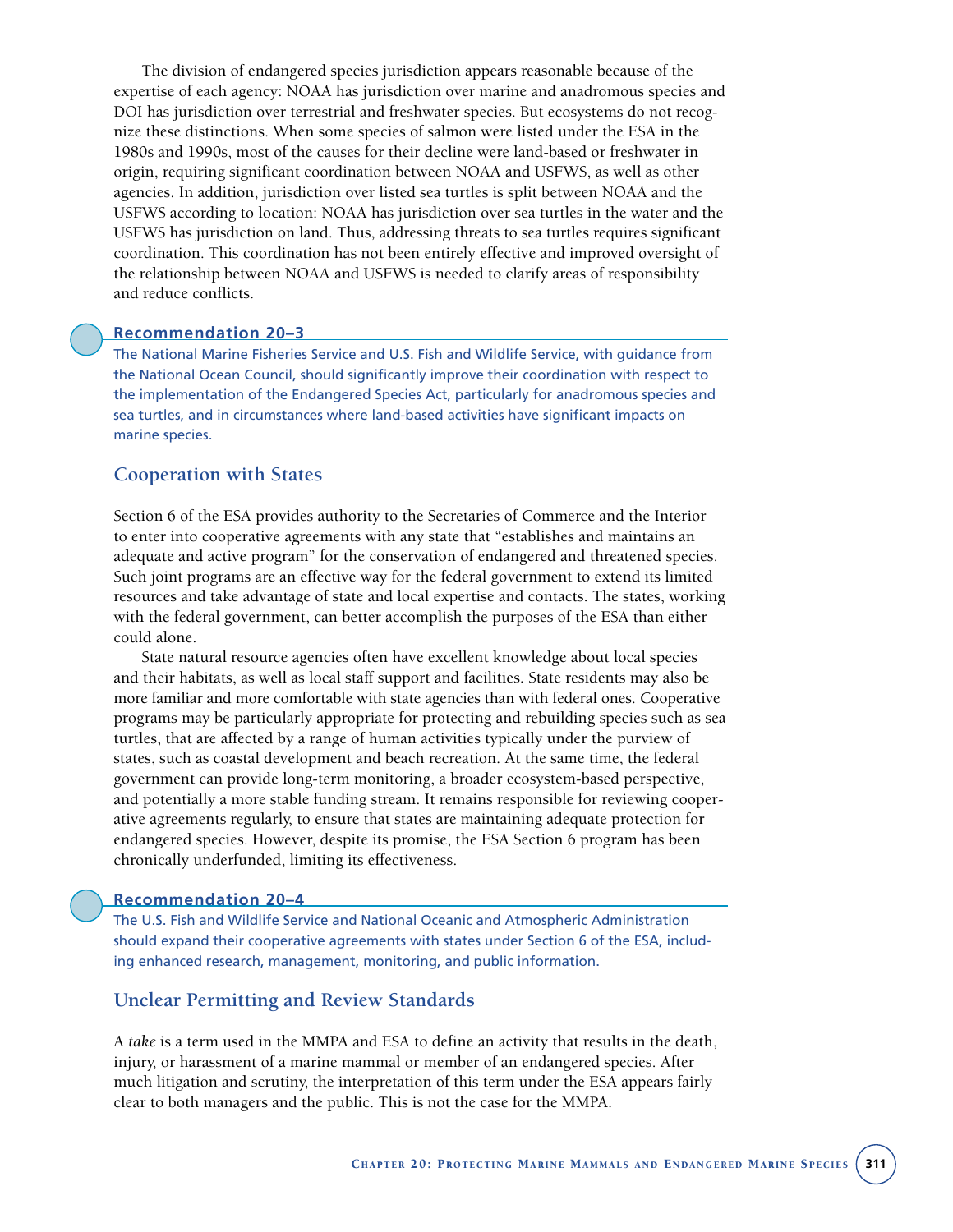The MMPA prohibits the taking or importation of marine mammals and marine mammal products unless that action falls under one of the law's exemptions, such as a taking for the purpose of public display, enhancement of the species, or scientific research. Exemptions are also allowed for Native Alaskans, who may take marine mammals for subsistence or for creating authentic native handicrafts and clothing.

Outside these narrow exemptions, the MMPA authorizes the issuance of letters of authorization for the unintentional and incidental taking of small numbers of marine mammals provided it has only a negligible impact on the species. This provision has been problematic because terms such as *small numbers* and *negligible impact* are not defined in the Act, resulting in a lack of clarity about when authorization is necessary and under what circumstances it should be granted.

#### **Recommendation 20–5**

Congress should amend the Marine Mammal Protection Act to require the National Oceanic and Atmospheric Administration to more clearly specify categories of activities that are allowed without authorization, those that require authorization, and those that are prohibited.

## **The Meaning of Harassment in the MMPA**

Under the MMPA, the term *harassment*, defined as any act of pursuit, torment, or annoyance of a marine mammal, is an essential element in determining whether permits or authorizations are necessary for activities that fall under one of the law's exemptions. Amendments to the Act in 1994 split the definition of harassment into two categories:

- Level A harassment has the potential to injure a marine mammal or marine mammal stock in the wild.
- Level B harassment has the potential to disturb a marine mammal or marine mammal stock in the wild by causing disruption of behavioral patterns, including, but not limited to, migration, breathing, nursing, breeding, feeding, or sheltering.

The apparent intent of this definition was to distinguish activities likely to have significant effects from activities such as marine mammal research that, although perceptible to the animals, are not likely to result in, significant disturbance. However, NOAA and USFWS have had difficulties implementing the 1994 definition, which has led to public uncertainty with respect to its implications. The lack of clarity means that almost any commercial, recreational, or scientific activity that is noticed by a marine mammal might be defined as harassment. Both agencies assert that the confusion limits their ability to regulate even potentially harmful activities.

A 2000 National Research Council report concluded that the intent of the MMPA was not to regulate activities that result in minor changes in behavior.<sup>15</sup> The report recommended that Level B harassment be redefined to focus on "meaningful disruptions to biologically significant activities." Another National Research Council study currently underway is investigating what behaviors should be considered biologically significant and what research might be needed to implement the revised definition.

#### **Recommendation 20–6**

Congress should amend the Marine Mammal Protection Act to revise the definition of harassment to cover only activities that meaningfully disrupt behaviors that are significant to the survival and reproduction of marine mammals.

## **The Promise of Programmatic Permitting For Marine Mammals**

In spite of the confusion about MMPA terminology, NOAA and USFWS have had to issue regulations and make case-by-case decisions on permit and authorization applications.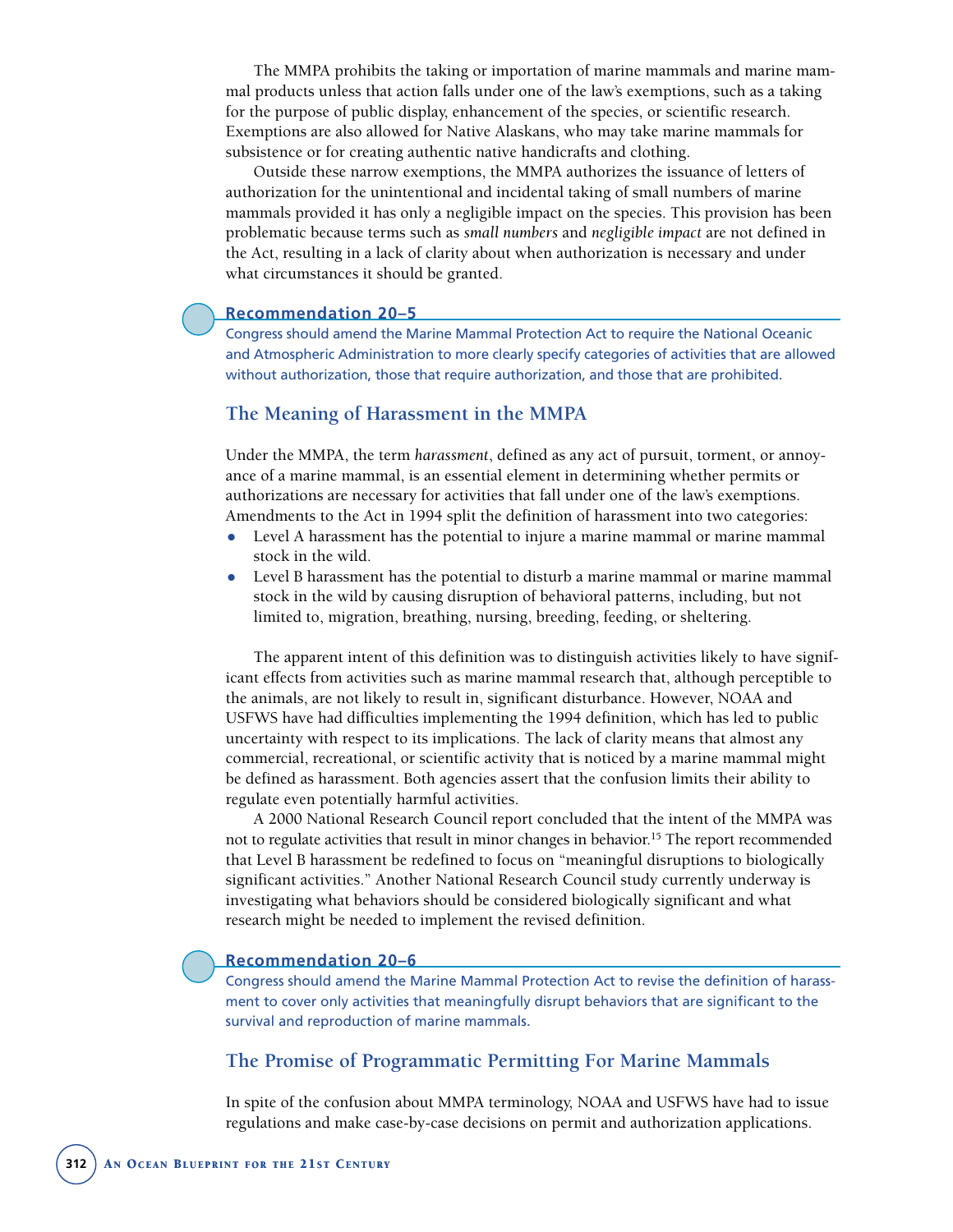

Photolink**hotolink** 

Humans love to observe marine mammals, such as manatees, in their natural habitats, but close contact with these animals can negatively impact populations. Interactions can disrupt natural feeding and mating behaviors and increase the risk of physical harm from boat or propeller strikes.

Considerable deference has been given to the professional judgment of agency personnel regarding which activities are permissible. Both agencies have qualified and dedicated people reviewing applications, but the process is necessarily subjective and a personnel change can mean the difference between approval and denial of similar permits. This caseby-case decision making has led to inconsistencies, a lack of clear standards, and uncertain protection for marine mammals.

Most permit applications are processed according to the same procedures, regardless of the level of potential harm to marine mammals. As a result, limited agency resources can be wasted reviewing relatively insignificant permit applications, while insufficient attention is paid to more worrisome activities. A shift to programmatic permitting would enable more proactive and efficient handling of the bulk of permit applications, while reducing the costs and burdens on agency personnel.

Programmatic permitting would allow for quick approval of activities on a defined list, specifying broad parameters within which those activities could occur. A programmatic permit could also include mitigation and data collection measures, such as requiring that whale-watching boats keep at a certain distance from the animals and maintain records of species observed and their locations.

In addition to streamlining permitting, clear and consistent enforcement is needed to ensure compliance with permit conditions, and penalties must be stringent enough to discourage noncompliance. Any changes to the permitting processes under the MMPA will have to be consistent with the requirements of the National Environmental Policy Act.

#### **Recommendation 20–7**

The National Oceanic and Atmospheric Administration (NOAA) should implement programmatic permitting for activities that affect marine mammals, wherever possible. Case-by-case permitting, which is more resource intensive, should be used for activities that do not fit within any programmatic category or when circumstances indicate a greater likelihood of harm to marine animals. The National Ocean Council (NOC) should create an interagency team to recommend activities appropriate for programmatic permitting, those that are inappropriate, and those that are potentially appropriate pending additional scientific information. To carry this out:

• the interagency team, under the oversight of the NOC's Committee on Ocean Resource Management, should include representatives from NOAA, the National Science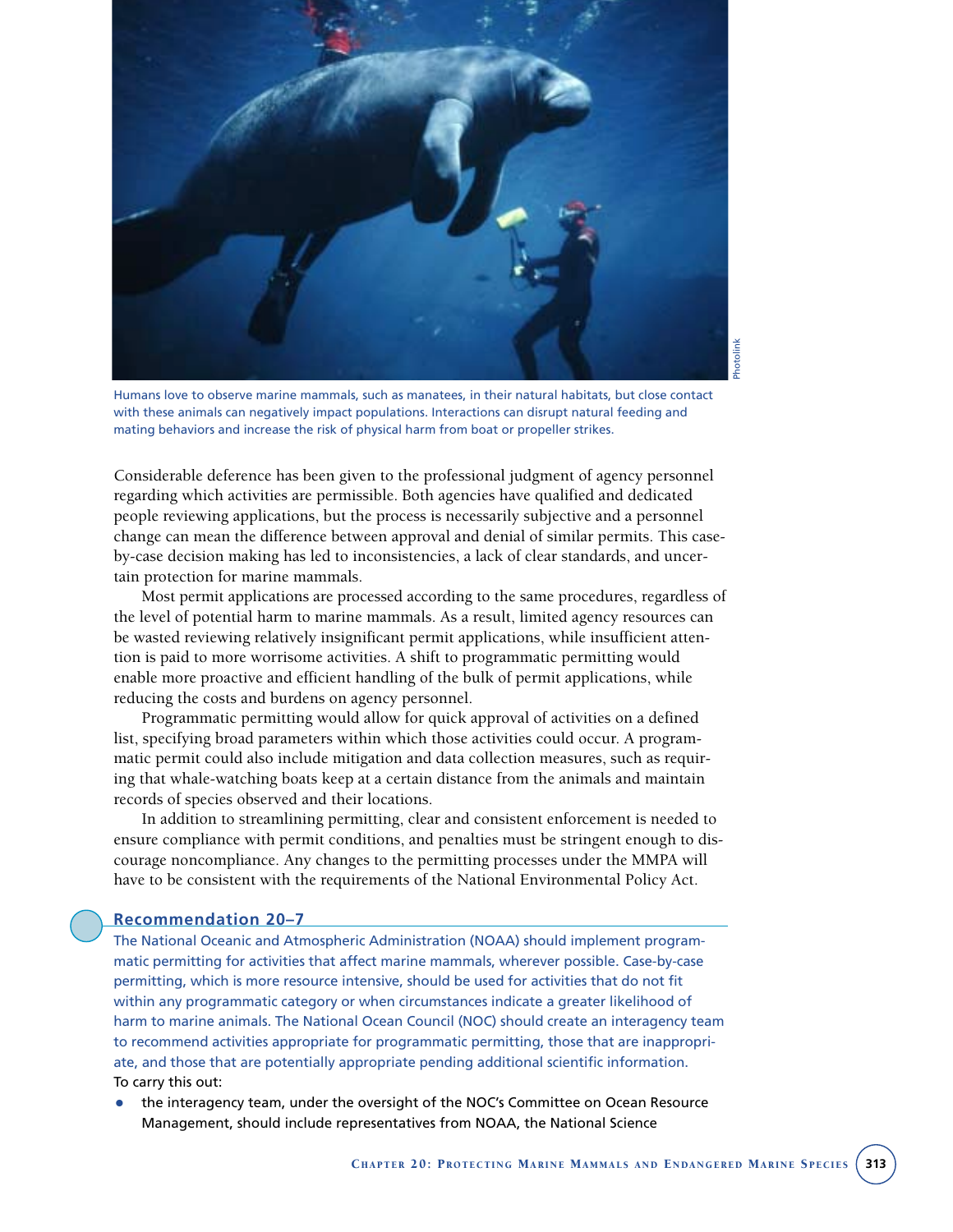Foundation, U.S. Army Corps of Engineers, Minerals Management Service, and U.S. Navy, with input from the Marine Mammal Commission.

- programmatic permits should be subject to periodic review, and remain valid for a limited time to ensure that the best available science can be incorporated into permit requirements.
- enforcement efforts should be strengthened and the adequacy of penalties reviewed.

While programmatic permitting would reduce much of the uncertainty about whether a permit is required, some cases will continue to be unclear. To ensure a smooth process for all concerned, it will be best for potential permittees to approach the regulatory agencies as soon as a question arises about possible interactions with marine mammals. In particular, the potential impacts of new ocean technologies on marine mammals will need to be examined and the permit application process started early in the developmental stages.

Communication must also be improved so that permitting agencies have sufficient time and resources to meet their responsibilities while the action agency or permit applicant can be sure that decisions will be made in a confidential, timely and consistent manner. This has been a particular problem in the past with regard to naval exercises and oceanographic research activities.

# **Expanding Research and Education**

Although much more is known about marine animals today than even a decade ago, scientists still do not understand the life history or physiology of most marine species. Because the decline of such populations tends to be caused by multiple environmental factors, enhanced research on a range of subjects is necessary to find ways to reduce the harmful effects of human activities and to implement effective ecosystem-based management plans.

*Along parts of the Texas coast, residents are warned that they should consume locally-caught fish no more than once a week, I believe. But the local marine mammals, whose mammalian physiology and lifespan rival ours, eat such fish daily.* 

—Dr. John E. Reynolds, III, *Chairman, U.S. Marine Mammal Commission, testimony to the Commission, February 2002*

#### **Understanding Behavior and Human Impacts**

Minimizing disruptions to the most important life stages of marine mammals and endangered or threatened species will aid in their survival. To maximize reproductive rates in declining populations, more needs to be learned about breeding grounds and essential habitat. If information were available that showed a particular species could benefit from higher levels of protection during times of mating or birth, management practices could evolve accordingly. Actions could include temporarily closing fisheries that overlap with these activities or requiring vessel traffic to slow down or avoid critical areas. Knowledge of migration patterns and feeding locations is also critical to maintaining healthy populations.

While many human activities can harm individual marine animals, the extent to which humans affect the long-term status of protected species is poorly understood. Coastal development, offshore oil and gas exploration, vessel traffic, military activities, and marine debris all have the potential to threaten protected populations. Understanding the danger of these activities relative to bycatch, hunting, and natural predation is critical to focus attention, research, and enforcement efforts where they are most needed.

Point and nonpoint source pollution threaten the health of all ocean organisms. Much more study is needed about the effects of contaminants, especially on marine mammals' immune functions, and the possible results of exposure to human pathogens and toxic algal blooms. In addition, the differing impacts of chronic versus acute exposures need to be measured—long-term exposure to relatively low levels of some pollutants may be more damaging to a population's continued success than a single, high-impact event.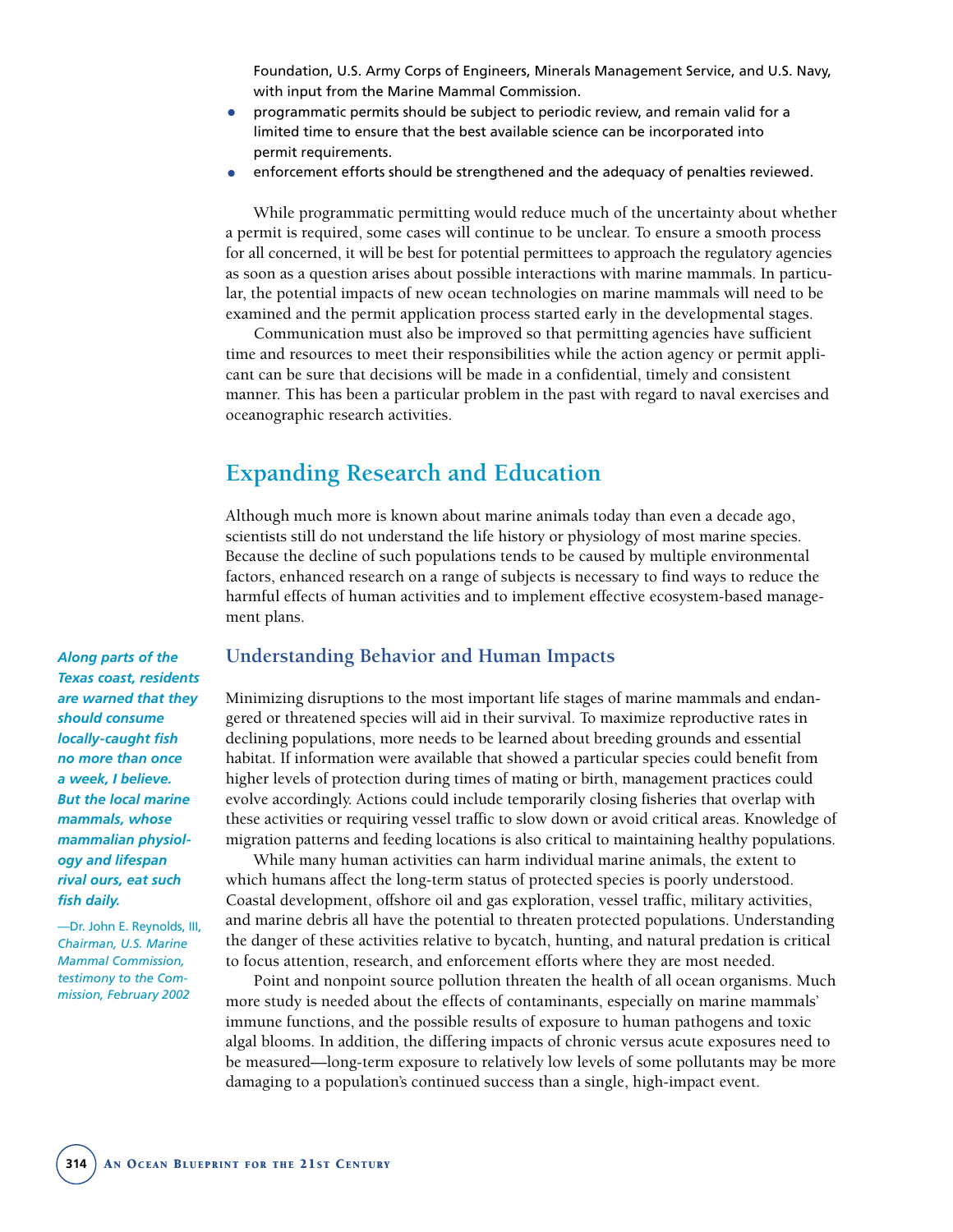Although not always caused by human activities, strandings of marine mammals, sea turtles, and other endangered species along the shore can be an invaluable tool to learn more about the potential causes of mortality in these species. In the late 1980s, NOAA established a Marine Mammal Health and Stranding Response Program, in response to growing concerns about the numbers of dead and dying marine mammals washing up on U.S. shores. Between 1991 and 2004, NOAA documented twenty-eight unusual mortality events involving marine mammals in U.S. waters alone. These events have included a wide range of species and numerous causative factors including diseases, starvation, toxins from harmful algal blooms, and human interactions. However, the causes of at least 25 percent of these events are as yet undetermined. No similar federal program exists for endangered sea turtles. A sustained and appropriately funded response and analysis program could help NOAA and its partners and volunteers to respond to strandings, identify causes, and recommend actions to prevent further deaths. A similar program for sea turtles could also provide valuable information to managers.

Increased research into the biological, chemical, and psychological stresses to marine mammal, sea turtles, and other protected species populations will allow for more comprehensive, ecosystem-based management. Furthermore, for activities where interaction with protected populations is likely and unavoidable, better scientific data will lead to more effective permitting procedures.

#### **Recommendation 20–8**

The National Oceanic and Atmospheric Administration and U.S. Department of the Interior agencies should develop an expanded program, coordinated through the National Ocean Council, to examine and mitigate the effects of human activities on marine mammals and endangered species.

The program should focus on two areas:

- research, monitoring, and assessment to better understand the basic biology, physiology, life history, and population dynamics of marine mammals, sea turtles, and other endangered or vulnerable marine species and to understand how disease, contaminants, harmful algal blooms, human activities, and other stressors may impact these animals. An important goal will be to enhance the capability to respond quickly to strandings and unusual mortality events of marine mammals and sea turtles.
- technology and engineering to eliminate or mitigate human impacts on marine mammals, sea turtles, and other endangered species.

## **Effects of Noise on Marine Mammals**

One particular area that requires better understanding is the effect of sound on marine mammals. Many marine mammals use sound to communicate, navigate, feed, and sense their surroundings. These natural behaviors can be disrupted when other sounds interfere. In the ocean, sound emanates from a variety of sources, both natural, such as storms, volcanic eruptions, and earthquakes, and human-generated, including shipping, scientific and commercial surveys, and commercial and military sonar.

Scientists know relatively little about the biological, psychological, and behavioral changes in marine mammals that are caused by human-generated sound. Activities such as commercial shipping, construction, geological exploration, and sonar certainly can produce noises intense enough to elicit reactions from marine mammals. However, because of the complexity of the biological and physical interactions being studied, and the difficulty of conducting studies on marine mammals, many important questions remain unanswered.16 For example, the scientific community currently understands very little about marine mammal hearing and how these animals react to sound. It is not known whether health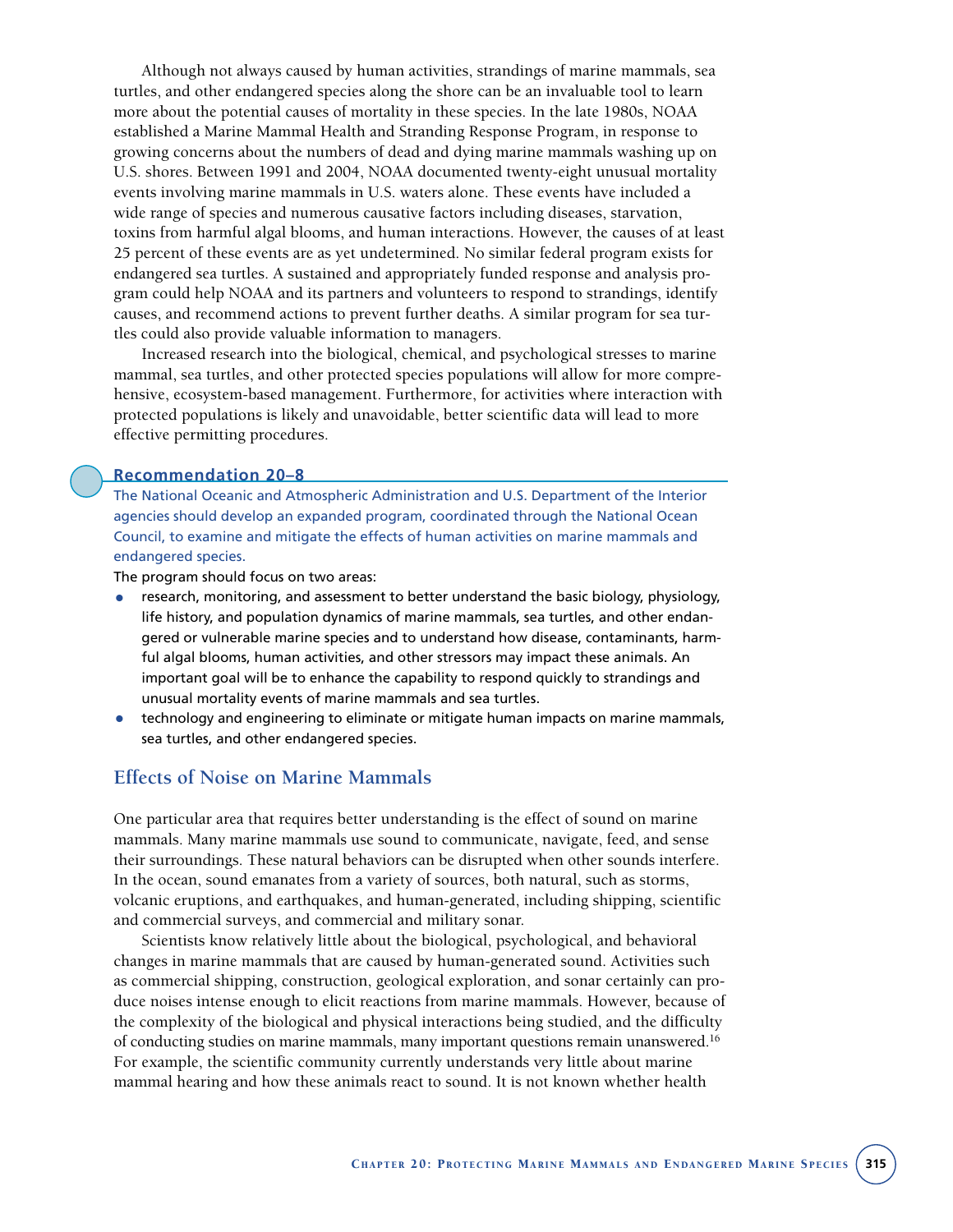and behavioral problems will arise only from acute exposures to very loud sound, or whether chronic exposure to lower-intensity sounds (such as passing ship traffic) may also result in long-term effects.

Currently, the U.S. Navy and, to a lesser extent, the Minerals Management Service, are the only federal agencies with significant marine mammal acoustic research programs, including studies to examine the impact of noise on marine mammals. Expanded research efforts and data dissemination are needed to understand marine mammal interactions with sound and reduce or prevent the negative impacts of human-generated noise on these animals.

#### **Recommendation 20–9**

The National Science Foundation, National Oceanic and Atmospheric Administration, U.S. Geological Survey, and Minerals Management Service should expand research on ocean acoustics and the potential impacts of noise on marine mammals. These additional sources of support are important to decrease the reliance on U.S. Navy research in this area. The research programs should be complementary and well coordinated, examining a range of issues relating to noise generated by scientific, commercial, and operational activities.

## **Public Education and Outreach**

The general public increasingly has opportunities to come into contact with marine species through diving, aquarium shows, and similar activities. These interactions can increase public awareness and sensitivity about the needs and vulnerabilities of these animals and the ways in which human activities can affect them. Aquariums and other exhibitors can also showcase how larger environmental issues affect marine species and the ecosystems on which they rely.

While human contact with marine mammals raises public awareness, there is also growing concern about activities such as feeding programs, whale-watching excursions, and facilities that allow humans to swim with captive dolphins. For example, feeding programs in the open ocean, most prevalent in Florida, can disrupt natural behaviors and expose animals to harm by decreasing their natural fear of humans.17 Education programs should point out the harm that too much human interaction with animals in the wild can inadvertently cause.

# **Applying Ecosystem-based Management Principles**

The purpose of ecosystem-based management approaches is to recognize the full nature of ocean and coastal systems and to allow for better coordination of management actions, reduce duplication and conflicts, and take full advantage of available resources. As they are implemented, ecosystem-based management practices can enhance the protection of marine mammals and endangered species.

#### **Domestic Action**

The MMPA and ESA currently provide powerful statutory and regulatory tools to address direct impacts to marine mammals and endangered species. However, there are no mechanisms in place for decreasing broad, long-term threats and concerns. The basic tenets of ecosystem-based management require an assessment of all important components and processes in a system, and evaluation of all potential threats. Improved scientific assessments will allow managers to create ecosystem-based management plans, an essential part of which would describe threats to marine mammals, sea turtles and other protected species. Once an ecosystem is analyzed, managers can prioritize protection efforts, addressing the most critical risks first.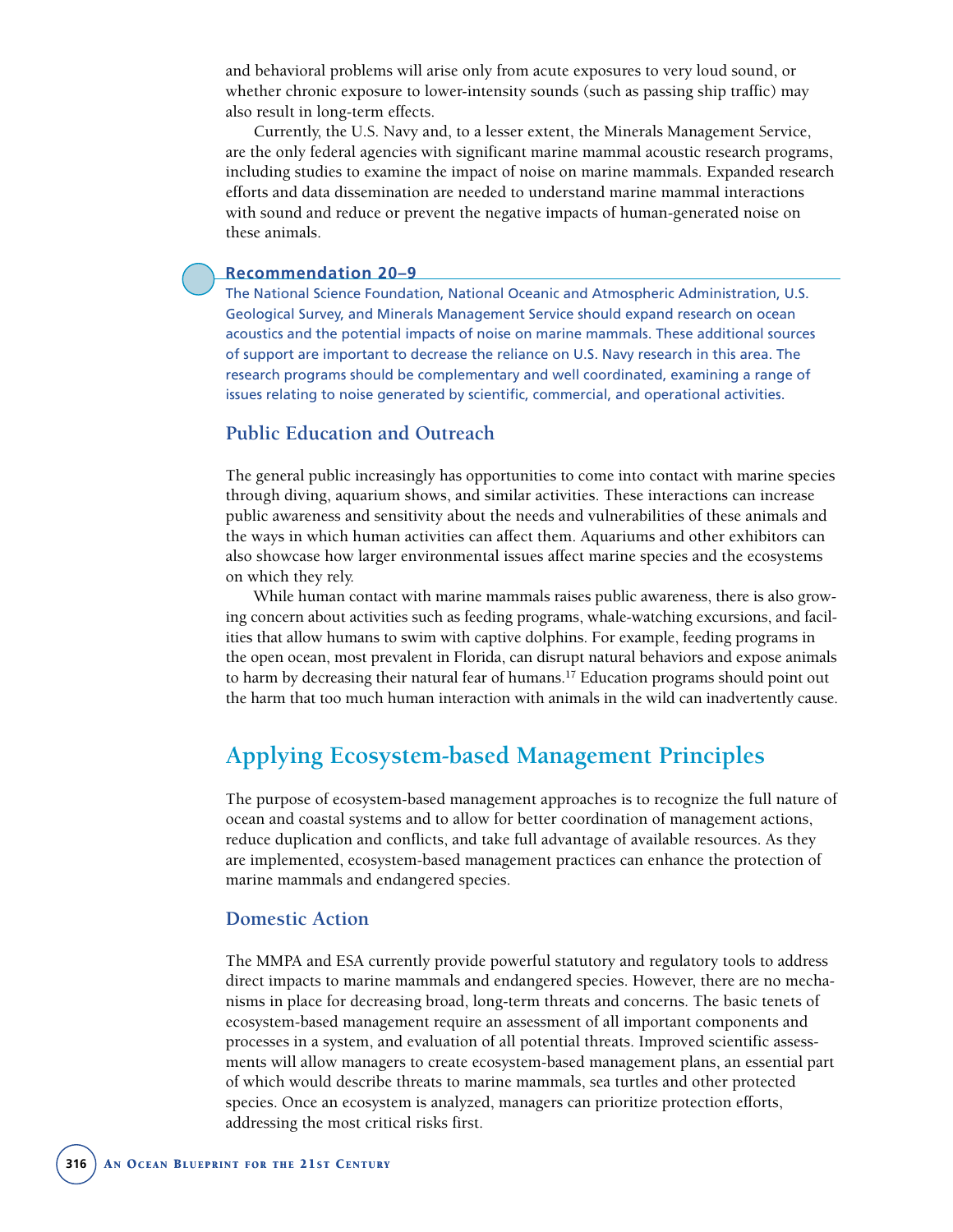#### **Box 20.1 Making a Case for Ecosystem-based Management: The Steller Sea Lion**

he story of the Steller sea lion illustrates the conflicts that can arise between human activities and protection of marine mammals. The Steller sea lion is the largest of the sea lions and is found along coastal areas of the northern Pacific Rim. Its primary sources of food are groundfish, including pollock and mackerel, and cephalopods, including octopus and squid. Since the mid-1970s, the western population near Alaska has declined by about 85 percent (Figure 20.1).<sup>i</sup> Analyses indicate that the decline may be due in part to environmental changes, legal and illegal hunting, predation by killer whales, competition with fishermen for food, and incidental catch in fisheries. A 2003 report by the National Research Council found that none of these causes could be ruled out and called for scientifically-designed adaptive management experiments to find out more.<sup>ii</sup>

Under the Marine Mammal Protection Act, the National Oceanic and Atmospheric Administration (NOAA) is responsible for managing Steller sea lions. It is also the agency responsible for management of Alaskan fisheries, resulting in potential statutory con-



Although Steller sea lions have been protected since the early 1970s, the Alaskan populations have continued to decline, particularly those located along the Aleutian Islands. This decline cannot be traced to a single cause, underscoring the need for an ecosystem-based approach for protecting these animals.

Source: National Oceanic and Atmospheric Administration. <http://stellersealions.noaa.gov/> (Accessed January 2004).

flicts. In 1991, a number of environmental groups sued NOAA for failing to take into account the potential role of Alaskan fisheries in the decline of the Steller sea lion. After years of litigation, the problem has yet to be resolved to the satisfaction of any of the litigants. In addition, Steller sea lions were listed under the Endangered Species Act (the western population as endangered and the eastern as threatened), adding that statute's requirements to the mix.

The continued decline of the Steller sea lion population highlights the importance of moving toward an ecosystem-based management approach, where such factors as predators, quality and quantity of food, essential habitat, and incidental catch are all weighed when deciding the best course of action for protection of a species. In addition, a more ecosystembased focus would have identified the problem much more quickly, enabling managers and scientists to develop a comprehensive and timely research strategy to determine the various causes of the decline and develop a management regime to address the problems. Instead, the situation was allowed to reach a crisis stage, requiring emergency measures.

*<sup>i</sup>* Marine Mammal Commission. *Annual Report to Congress*. Washington, DC, 2002.

*ii* National Research Council. *The Decline of the Steller Sea Lion in Alaskan Waters: Untangling Food Webs and Fishing Nets*. Washington, DC: National Academy Press, 2003.

For marine mammals and endangered marine species, fisheries bycatch, and to a lesser degree hunting, would be at the top of the list of risks. For other species, impacts on breeding and foraging habitat are critical. For certain highly endangered species, such as North Atlantic right whales and manatees, reduction of ship strikes is a pressing need. Once the major risks are identified, managers can use a combination of the tools available to them to address these concerns. For example, the use of marine protected areas has been shown to be effective in addressing a number of the impacts on protected species.

Unfortunately, in most cases little is known about the relative effects of different factors on the survival and recovery of a protected species. The lack of baseline biological data on most marine mammals and endangered marine species, coupled with limited stock assess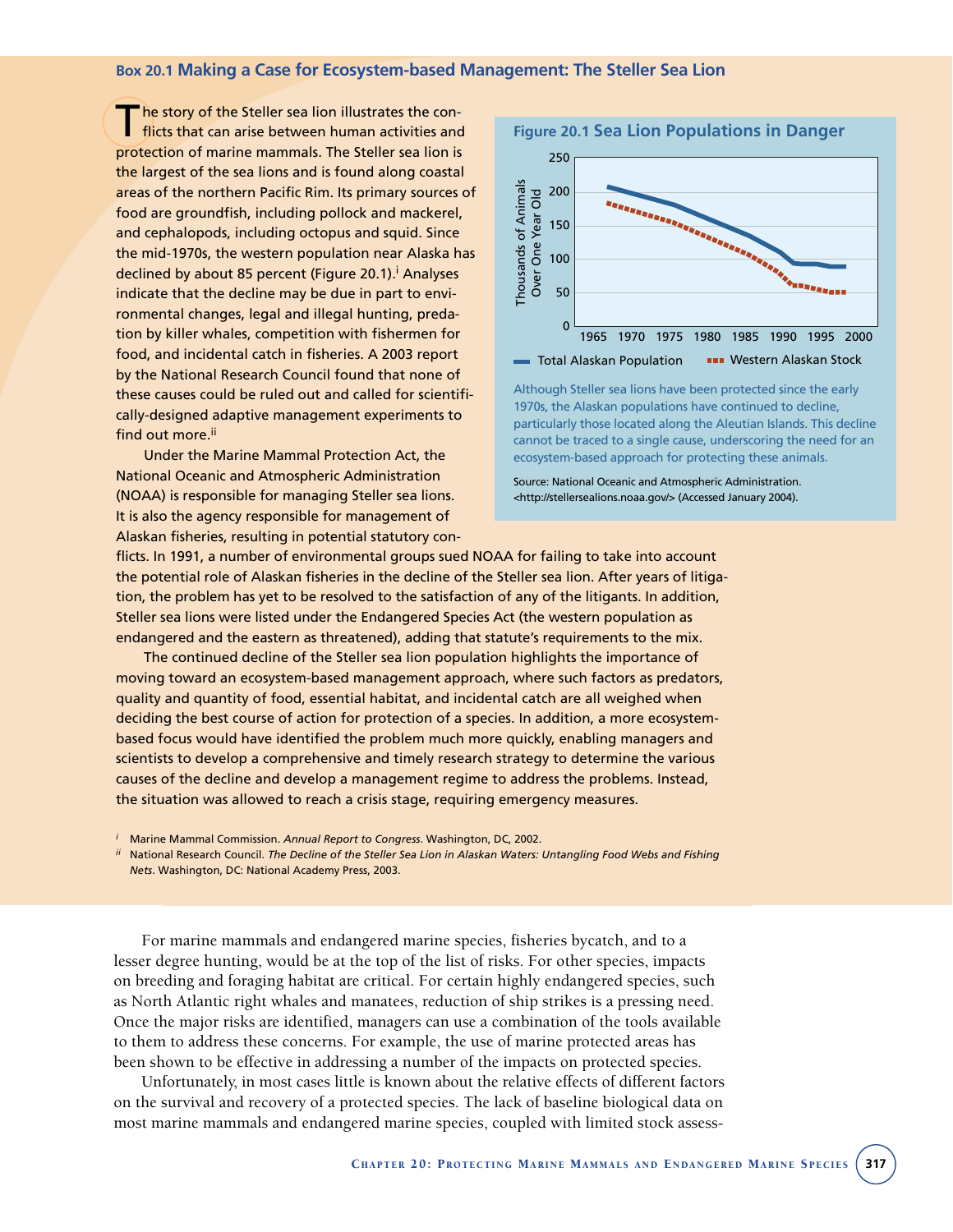ment data, make it difficult to evaluate population abundance and trends, isolate causes of mortality, or distinguish management successes from failures.

The listing of several salmon species as endangered and threatened highlights both the promise of an ecosystem-based management approach and the difficulties in achieving it. The threat of large-scale economic disruptions in the Pacific Northwest has led many state, local, and tribal entities to push for a more collaborative, ecosystem-based management approach to avoid severe federal sanctions under the ESA. However, initial results indicate that the federal government needs to do a better job of supporting and encouraging such efforts. The enhancement of such ecosystem-based, regional approaches is discussed in Chapter 5.

## **International Coordination**

Expanding the concept of ecosystem-based management to its logical conclusion will require attention to impacts that occur beyond U.S. waters. For many of the marine species discussed in this chapter, the ecosystem in which they live encompasses the high seas and the waters of many other countries. In order to address impacts to these species throughout their ecosystem, the United States will need to use international agreements and other diplomatic means to strengthen protections for species beyond U.S. waters.

For example, sea turtles are truly members of the global commons and their recovery will require action on a global scale. Reversing the impacts of human predation on nesting turtles and their eggs will take long-term concerted international efforts by the United States and other nations. The United States can use ecosystem-based regional and multinational agreements, including technical and financial assistance, to promote international sea turtle conservation activities.

The development of bycatch reduction methods for U.S. fishermen should be complemented by efforts to persuade foreign fishermen to implement similar methods. This comprehensive approach makes sense from a conservation perspective and creates a more level playing field for U.S. and foreign fishermen.

#### **Recommendation 20–10**

The U.S. Department of State, working with the National Oceanic and Atmospheric Administration and the U.S. Department of the Interior, should continue to actively pursue efforts to reduce the impacts of human activities on marine species at risk in foreign and international waters.

## **References**

- *<sup>1</sup>* World Wildlife Fund. *Reducing Global Cetacean Bycatch: A Call to Action*. Washington, DC, 2002.
- *<sup>2</sup>* Jensen, A.S., and G.K. Silber. *Large Whale Ship Strike Database.* Technical Memorandum NMFS–F/OPR– 25. Silver Spring, MD: National Oceanic and Atmospheric Administration, 2003.
- *<sup>3</sup>* Lewison, R.L, S.A. Freeman, and L.B. Crowder."Quantifying the Effects of Fisheries on Threatened Species: The Impact of Pelagic Longlines on Loggerhead and Leatherback Sea Turtles." *Ecology Letters* 7 (2004): 221–231.
- *<sup>4</sup>* National Academy Press. *Decline of the Sea Turtles: Causes and Prevention.* Washington, DC: National Academy Press, 1990.
- *<sup>5</sup>* Crouse, D.T., L.B. Crowder, and H. Caswell. "A Stage-Based Population Model for Loggerhead Sea Turtles and Implications for Conservation." *Ecology* 68 (1987):1412–1423.
- *<sup>6</sup>* Spotila, J.R., et al. "Pacific Leatherback Turtles Face Extinction." *Nature* 405 (2000): 529–30.
- *<sup>7</sup>* Lewison, R.L, S.A. Freeman, and L.B. Crowder. "Quantifying the Effects of Fisheries on Threatened Species: The Impact of Pelagic Longlines on Loggerhead and Leatherback Sea Turtles." *Ecology Letters* 7 (2004): 221–231.
- *<sup>8</sup>* National Marine Fisheries Service. "Major Threats and Impacts to Pacific Salmonids." <www.nmfs.noaa.gov/prot\_res/PR3/Fish/salmon\_impacts.html> Accessed July 13, 2004.